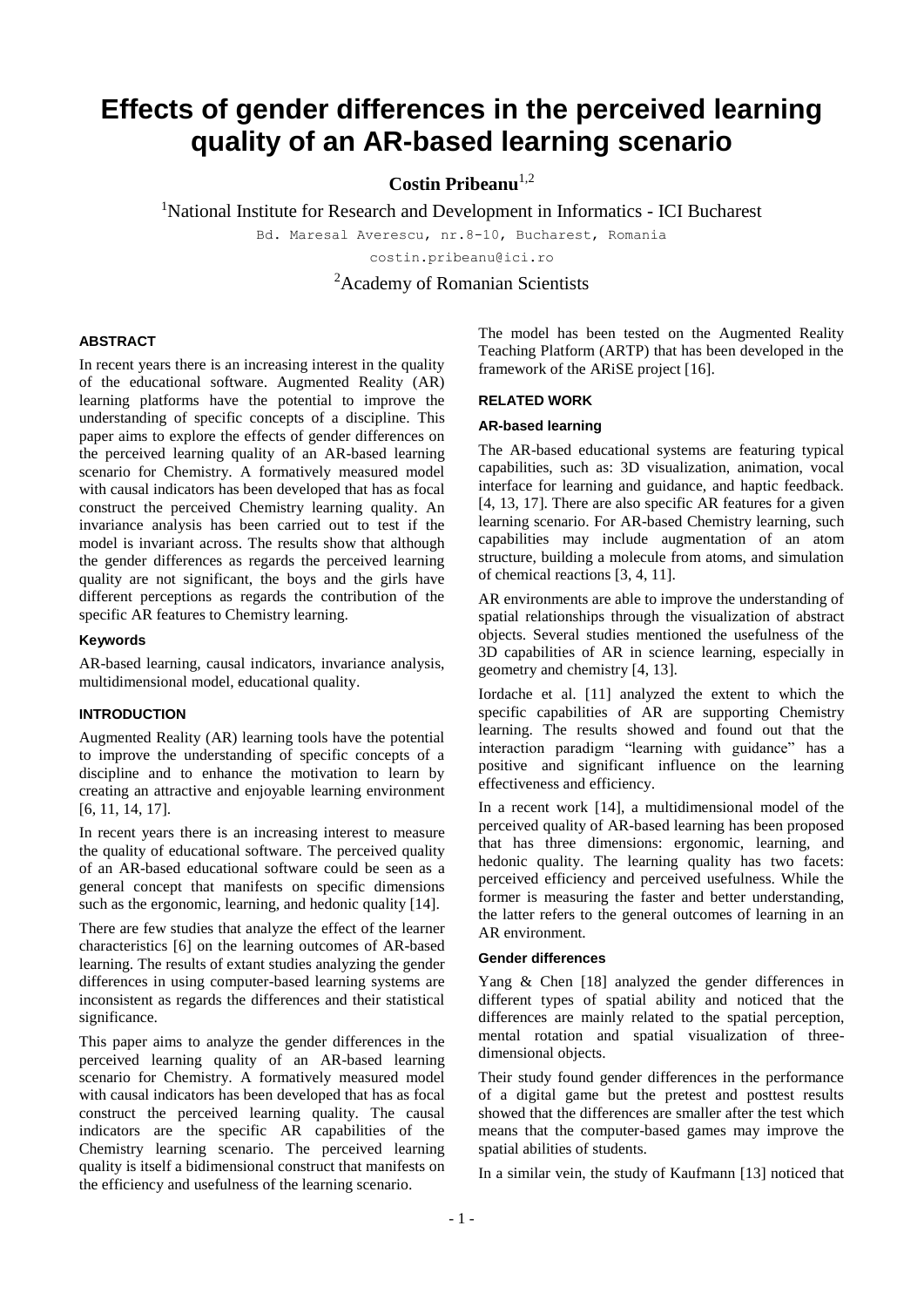although there are gender differences in AR-based science learning, these are reduced after training, which suggests that computer-based learning software is a useful aid in improving the students' spatial abilities.

More recently, Cheng [5] found out that there are no gender differences in the conceptions of learning science by AR. However, he argued that gender may mediate the relationship between students' epistemic beliefs about scientific knowledge and their conceptions, in the context of AR-based learning.

## **EMPIRICAL STUDY**

#### **Model and variables**

The perceived Chemistry learning quality (Q-EDU) is a focal construct which is measured with a set of causal indicators (ARF) pointing to specific AR features. Meantime, the learning quality manifests on two facets: perceived efficiency (PEF) and perceived usefulness (PU). The model is presented in Figure 1.



*Figure 1. Research model*

Overall, it is a formative model with 6 causal indicators and two reflectively measured constructs (PEF and PU). The constructs and measures are presented in Table 1.

| Table 1. Constructs and measures |  |
|----------------------------------|--|
|----------------------------------|--|

| N <sub>0</sub>   | Variables                                                                 |
|------------------|---------------------------------------------------------------------------|
|                  | AR capabilities (ARF)                                                     |
| ARF1             | The augmentation helps to understand the chemical<br>structure of an atom |
| ARF <sub>2</sub> | Building a molecule from atoms helps to understand<br>Chemistry           |
| ARF3             | Simulating a Chemical reaction with ARTP helps to<br>understand it better |
|                  | ARF4 Using ARTP helps to understand the periodic table                    |
|                  | ARF5 Vocal explanations help interacting with ARTP                        |
| ARF <sub>6</sub> | Interacting with colored balls symbolizing atoms is a<br>good idea        |
|                  | Perceived efficiency (PEF)                                                |
|                  | PEF1 ARTP would help me to understand the lesson faster                   |
|                  | PEF2 ARTP would help me to learn more quickly                             |
|                  | PEF3 ARTP would help me to understand the lesson better                   |
|                  | Perceived usefulness (PU)                                                 |
| PU1              | After using ARTP my Chemistry knowledge will improve                      |
| PU <sub>2</sub>  | ARTP exercises are useful to test my knowledge                            |
| PU <sub>3</sub>  | <b>ARTP</b> helps learning Chemistry                                      |

The research model proposed in this study is theoretically grounded. There are many studies arguing on the educational effects of specific AR features [3, 4, 6, 17]. More specifically, the effects of the ARTP capabilities on Chemistry learning have been presented and analyzed on smaller samples, in previous works [11, 12].

The model is testing the hypothesis that the specific features of the learning scenario have a positive and significant influence on the perceived efficiency (ARF  $\rightarrow$ PEF) and perceived usefulness ( $ARF \rightarrow PU$ ).

## **Equipment, participants and tasks**

The Chemistry learning scenario has been implemented on the ARTP that ARTP is a "seated" AR environment: users are looking to a see-through screen where virtual images are superimposed over the perceived image of a real object placed on the table [16].



*Figure 2. Building a H2O molecule on ARTP*

The implemented learning paradigm was "building with guidance". Two real objects are used in this scenario: a periodic table of chemical elements and four sets of colored balls symbolizing atoms. A remote controller Wii Nintendo has only been used as interaction tool for confirming a selection.

The test was conducted on the ICI's platform which is equipped with 4 ARTP modules. A total number of 186 students (13-15 years old), from which 96 boys and 90 girls tested the platform. After testing, the students were asked to answer a questionnaire by rating the items on a 5 point Likert scale.

The students were assigned three tasks: create atoms by placing a colored ball on the symbol of a chemical element in the periodic table, create molecules and simulate a chemical reaction by using the molecules created in the previous task.

# **Results**

#### *Model validation*

Data analysis for checking outliers and normality has been carried out using the SPSS 16.0 for Windows. The analysis showed moderate deviations from normality for all variables. Then a Confirmatory Factor Analysis (CFA) using AMOS for Windows [1] has been carried out to empirically validate the model.

The formative indicators have been validated following the recommendations of Diamantopoulos et al. [8] and Bollen [2]. The collinearity has been analyzed with the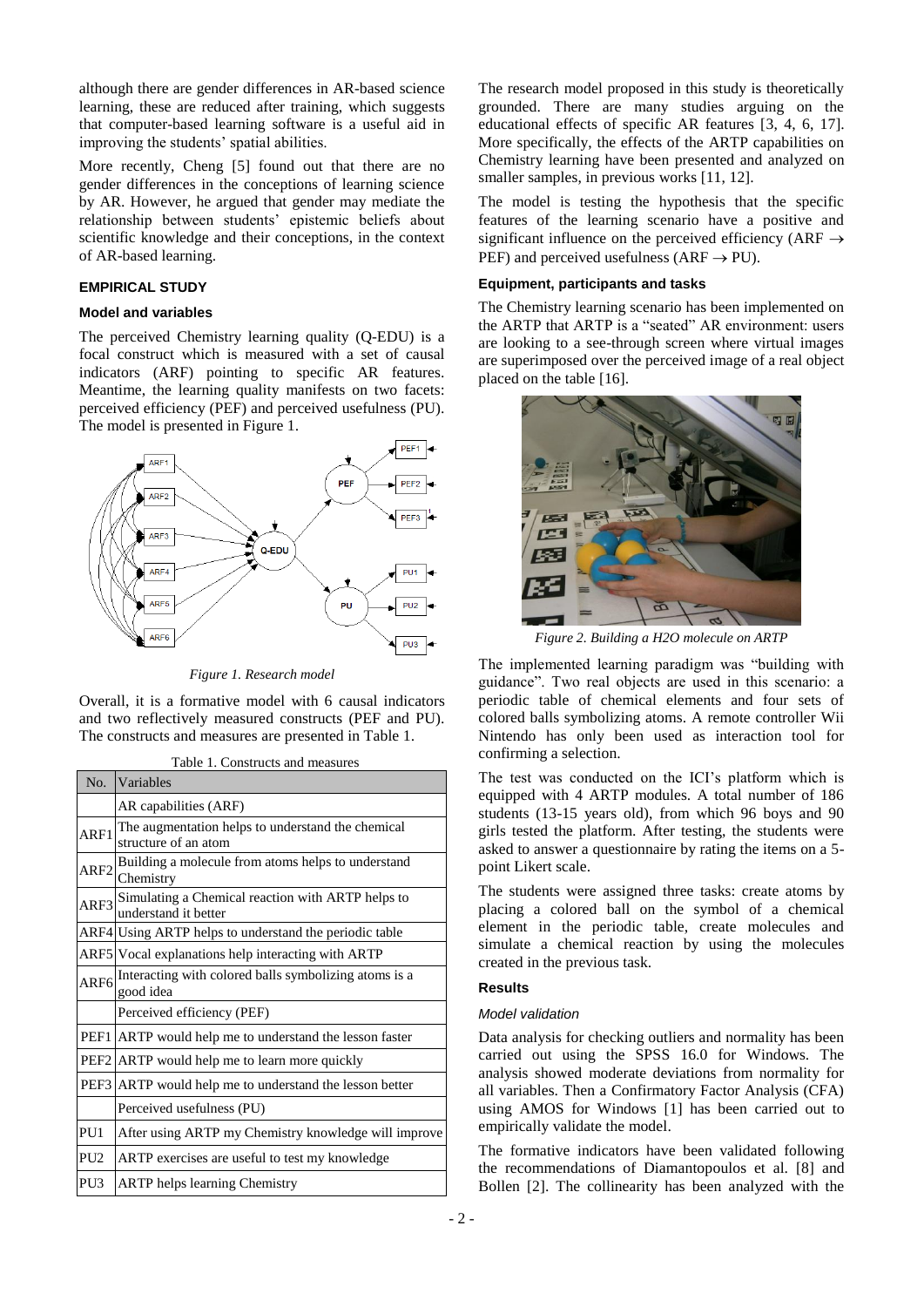VIF statistic (Variation Inflation Factor) was below the recommended value of 3 [8].

The reflectively measured constructs have been validated for unidimensionality, internal consistency of the scale, and convergent validity, following the recommendations from the literature [10].

#### *Invariance analysis*

Since the variables under consideration are measures of an underlying model, an invariance analysis is needed in order to analyze if the respondents are interpreted the variables in the same way. Otherwise, the conclusion could be ambiguous if not erroneous [15].

An invariance analysis has been carried on according to the recommendations from [7, 15]. Since the perceived Chemistry learning quality is formatively measured, the recommendations from [9] have also been considered. However, since the purpose is to assess the gender differences for the causal indicators, apart from checking the slope invariance (structural weights) and the error factor (structural residual) invariance, the structural means invariance has been also examined.

The first step was to split the sample and to test the model for each gender. The model testing results are presented in Table 2 and provide evidence for the configural invariance (same pattern of free and fixed factor loadings on the items).

*Table 2. Model testing results for the two subsamples*

|   |                                                                          |  |  | $\vert$ DF $\vert \gamma^2$ /DF $\vert$ TLI $\vert$ CFI RMSEA |
|---|--------------------------------------------------------------------------|--|--|---------------------------------------------------------------|
| М | $\begin{bmatrix} 96 & 59.41 & 37 & 1.606 & 905 & 946 \end{bmatrix}$ .080 |  |  |                                                               |
|   | 90   57.57   37   1.556   935   964                                      |  |  | .079                                                          |

The standardized regression coefficients (γ) and the statistical significance (p) of the causal indicators for the two samples are presented in Table 3.

*Table 3. Validation results for the causal indicators*

| <b>Gender</b> |             |       |             |               | ARF1 ARF2 ARF3 ARF4 | ARF5 ARF6 |       |
|---------------|-------------|-------|-------------|---------------|---------------------|-----------|-------|
| M             | $\mathbf v$ | 0.27  | 0.21        | 0.25          | 0.18                | 0.17      | 0.21  |
|               | n           | 0.003 |             | $0.029$ 0.006 | 0.034               | 0.070     | 0.015 |
| $\mathbf{F}$  | $\gamma$    | 0.12  | 0.19        | 0.29          | 0.31                | 0.18      | 0.31  |
|               | n           | 0.103 | 0.023 0.000 |               | 0.000               | 0.004     | 0.000 |

Except for two cases of marginal significance (ARF5 in the boys' sample and ARF1 in the girls' sample) all indicators are statistically significant.

Then, a multi-group CFA (MGCFA) using AMOS for Windows [1] has been conducted twice, firstly to check the invariance of reflective measures and secondly to include the invariance of formative measures. MGCFA is based on testing a hierarchical series of nested models, starting with a baseline model that fits all the samples together. The parameters are freely estimated and a baseline chi-square value is derived.

The unconstraint model testing (only the right part of the model in Figure 2) showed a good fit of the model with the data:  $\chi^2 = 43.82$ , p=.038, DF=29,  $\chi^2$ /DF=1.511, TLI=.970, CFI=.971, RMSEA= .053, srmr =0.0431.

The metric invariance of Q-EDU has been tested by constraining the loadings to be equivalent. The results show a nonsignificant chi-square difference ( $\Delta \chi^2 = 3.948$ ,  $\Delta DF = 4$  p = .413), therefore the model exhibits metric invariance. This means that the model has been perceived in the same way in each group.

Testing the scalar invariance is done by constraining the intercepts to be equivalent. The model comparison shows a nonsignificant chi-square difference ( $Δχ² = 2.606$ ,  $ΔDF$  $= 6$ ,  $p = 0.856$ , so the model of the perceive learning quality exhibits scalar invariance.

Then the MGCFA has been carried out again, for the entire model. The unconstraint model testing showed a good fit of the model with the data:  $\chi^2 = 116.981$ , p=.001, DF=74,  $\chi^2$ /DF=1.581, TLI=.922, CFI=.956, RMSEA= .056, srmr  $=0.0493$ .

The test for the structural weights, which includes the test for the slope invariance, resulted in a non-significant chisquare difference ( $\Delta \chi^2$  = 6.36,  $\Delta DF$  = 7, p = 0.498), which means that the causal indicators are invariant across gender. The results of the invariance analysis are presented in Table 4.

*Table 4. Invariance analysis results*

| Model             | DF | $\chi^2$   | <b>CFI</b> |    |      | $\Delta$ DF $\Delta \chi^2$ $\Delta$ CFI | P                |
|-------------------|----|------------|------------|----|------|------------------------------------------|------------------|
| Unconstraint      |    | 74 116.98  | 0.956      |    |      |                                          |                  |
| Meas. weights     |    | 78 119.65  | 0.958      | 4' | 2.67 |                                          | $0.002 \, 0.614$ |
| Meas. intercepts  |    | 84 125.08  | 0.958      | 6  | 5.42 |                                          | 0.000 0.490      |
| Struct. weights   |    | 91 131.45  | 0.959      | 7. | 6.36 |                                          | 0.001 0.498      |
| Struct. means     |    | 97 138.03  | 0.958      | 6  |      | 6.58 -0.001 0.361                        |                  |
| Struct covariance |    | 118 163.97 | 0.953      |    |      | 21 25.94 -0.005 0.209                    |                  |
| Struct residuals  |    | 121 170.39 | 0.95       | 3  | 6.41 | $-0.003$ 0.093                           |                  |

Since the model has metric, scalar, slope, structural means, and factor error invariance, it is possible to compare the contribution of causal indicators, the observed scores of the reflective and formative measures as well as the means of the latent variables PEF and PU.

#### *Gender differences*

The gender differences in the perceived learning quality are presented in Table 5.

*Table 5. Mean values for PEF and PU*

| Gender | PEF1 |  | PEF2 PEF3 PU1 PU2 PU3                                    |  |
|--------|------|--|----------------------------------------------------------|--|
| М      | 4.13 |  | 4.13   4.02   3.71   3.97   4.17                         |  |
| E      | 4.06 |  | $\vert 3.82 \vert 4.02 \vert 3.62 \vert 3.94 \vert 4.20$ |  |
| Total  | 4.10 |  | $4.02$   $4.02$   $3.68$   $3.96$   $4.18$               |  |

The male students scored higher all items except for PU3 (ARTP helps learning Chemistry) and PEF3 (ARTP helps to understand the lesson better). However, a one-way ANOVA test shows that the differences are not statistically significant.

At construct level, the results show that male students have a higher perception of both the perceived efficiency  $(M=4.09 \text{ vs. } F=3.96)$  and perceived usefulness  $(M=3.95$ vs. F=3.92). The gender differences are not statistically significant.